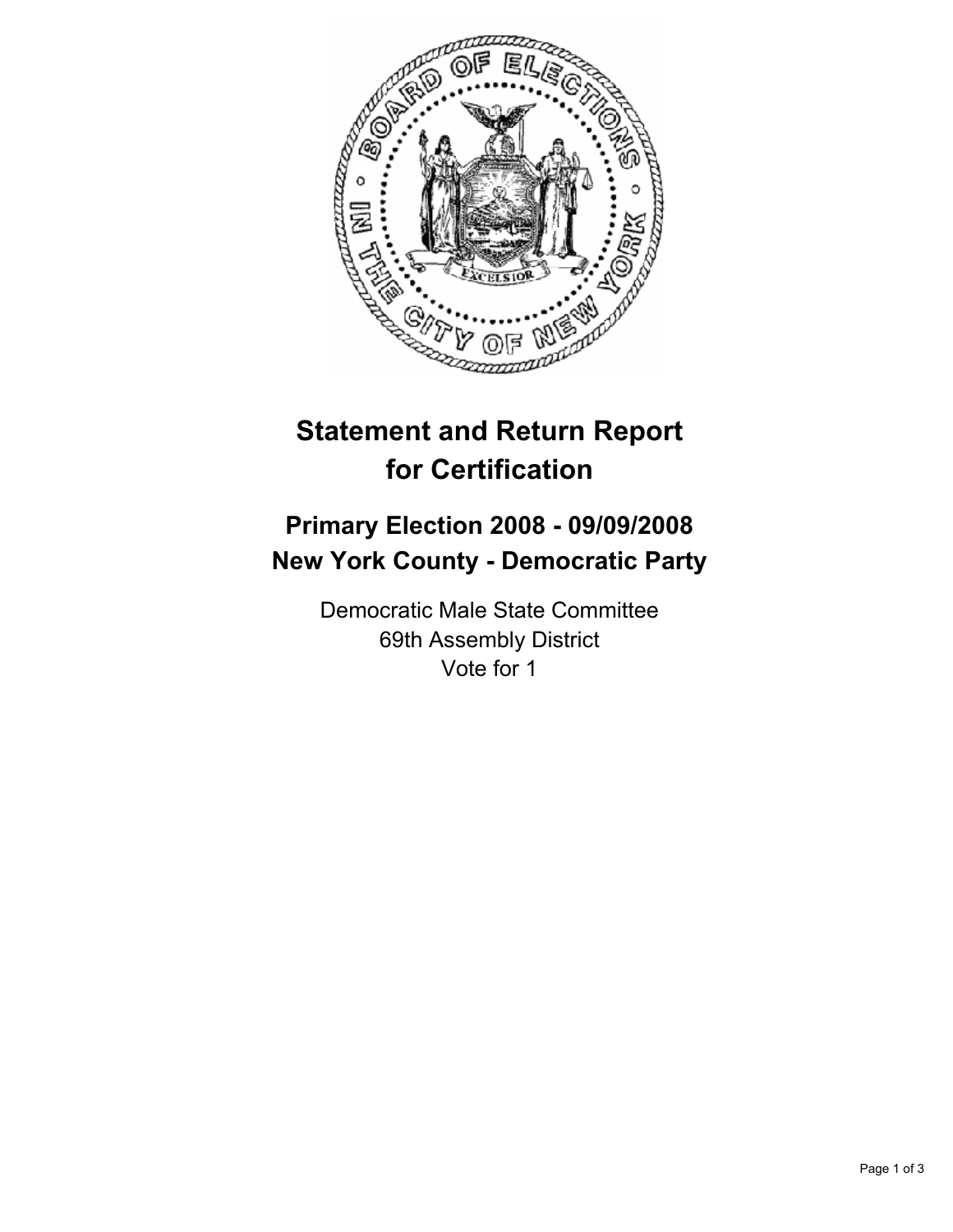

## **Assembly District 69**

| <b>Total Votes</b> | 5,665 |
|--------------------|-------|
| LAURENCE G HIRSCH  | 2,871 |
| ROBERT M GINSBERG  | 2,794 |
| AFFIDAVIT          | 282   |
| ABSENTEE/MILITARY  | 164   |
| <b>EMERGENCY</b>   | 11    |